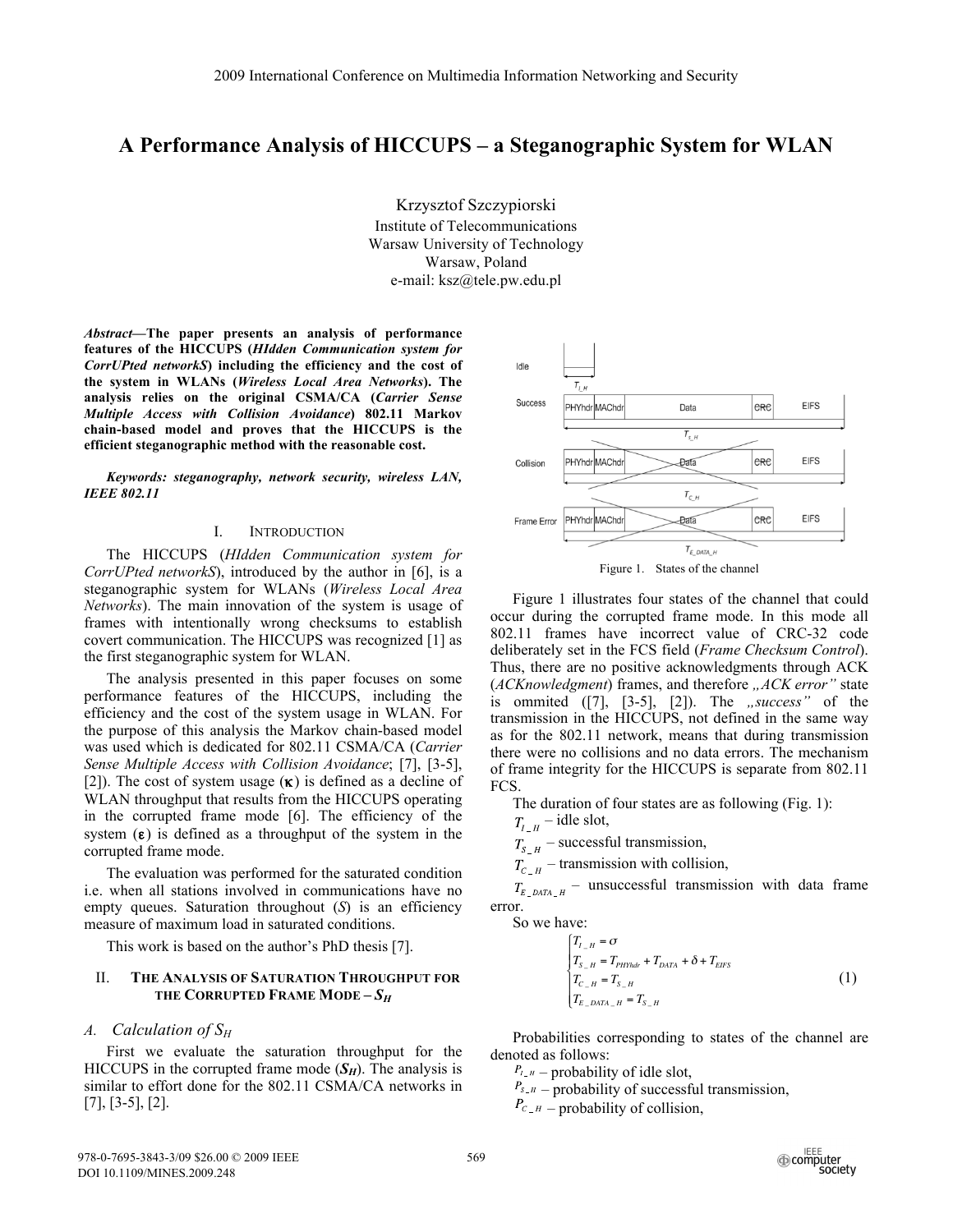$P_{E_D = M T A_H} -$  probability of unsuccessful transmission due to data frame error.

Let  $\tau_{\mu}$  be a probability of frame transmission in the corrupted frame mode,  $_{p_e_{data}}$  a probability of data frame error (see the formula  $(22)$  in [3]). These are related to channel state probabilities as follows (see the equation (12) in [3]):

$$
\begin{cases}\nP_{L,H} = (1 - \tau_H)^n \\
P_{S-H} = n\tau_H (1 - \tau_H)^{n-1} (1 - p_{e\_data}) \\
P_{C-H} = 1 - (1 - \tau_H)^n - n\tau (1 - \tau_H)^{n-1} \\
P_{E\_DATA_H} = n\tau_H (1 - \tau_H)^{n-1} P_{e\_data}\n\end{cases}
$$
\n(2)

We use the same assumptions as stated in chapter 2.1 of [3] so we could express  $S_H$  (similar to the formula (6) in [3]):

$$
S_{H} = \frac{P_{S_{-H}}L_{pbl}}{T_{I_{-H}}P_{I_{-H}} + T_{S_{-H}}P_{S_{-H}} + T_{C_{-H}}P_{C_{-H}} + T_{E_{-DATA_{-H}}P_{E_{-DATA_{-H}}}}},
$$
(3)

where  $L_{pld}$  is a length of data in frame with FCS field, expressed in bps.  $S_H$  could be normalized to  $R$  - the rate of the 802.11 network (see formula (7) in [3]):

$$
\overline{S}_{H} = \frac{S_{H}}{R}
$$
 (4)

# *B. Probability of Frame Transmission in the Corrupted Frame Mode -*  $\tau$ <sup>*H*</sup>

Based on the model presented and evaluated in [7], [3-5], [2] let us consider a model of the 802.11 CSMA/CA backoff procedure in corrupted frame mode. From a WLAN perspective of the HICCUPS, communication always fails, because of absence of proper checksums. Hence transmission of steganograms is performed in every step of the backoff procedure, so we could describe the HICCUPS behaviour with the Markov chain-based model as presented in [7], [3-5], [2]) with probability of the failure  $p_f = 1$  (means "always failure").

The state of the two-dimensional process *(s(t), b(t))* will be denoted as  $(i,k)$  ([7], [3-5], [2]),  $b_{i,k}$  is a probability of this state. The one-step conditional state transition probabilities will be denoted by  $P = (\bullet, \bullet | \bullet, \bullet).$ 

Non-full transition probabilities are determined as follows:

$$
\begin{cases}\nP(i,k|i,k+1) = 1 - p_{coll}, & 0 \le i \le m, 0 \le k \le W_i - 2 \\
P(i,k|i,k) = p_{coll}, & 0 \le i \le m, 1 \le k \le W_i - 1 \\
P(i,k|i-1,0) = 1/W_i, & 0 \le i \le m, 0 \le k \le W_i - 1 \\
P(0,k|m,0) = 1/W_0, & 0 \le k \le W_0 - 1\n\end{cases} \tag{5}
$$

where  $p_{coll}$  is a probability of collision,  $W_0$  is an initial size of th contention window and *m'* is a maximum number by which the contention window may be doubled; *m'* may be both greater and smaller than  $m$  and also equal to  $m$ .  $W$  is the maximum value of a backoff timer at the *i* backoff stage:

$$
W_i = \begin{cases} 2^i W_0, & i \le m' \\ 2^{m'} W_0 = W_m, & i > m' \end{cases}
$$
 (6)

With transition probabilities as above (5) and justifications as in ([7], [3], [2]), Markov chain transitions is presented in Fig. 2. Let us notice that differences between this diagram and the 802.11 CSMA/CA diagram ([7], [3-5], [2]) of returns to states  $(0,k)$  for  $0 \le k \le W_0-1$  and  $(i,0)$ for  $0 \le i \le m-1$  – this is a graphical interpretation of "always" failure" from the perspective of WLAN.



Figure 2. Markov chain transitions

$$
0 \le i \le m \text{ we have:}
$$
  

$$
b_{i,k} = \begin{cases} \frac{W_i - k}{W_i(1 - p_{coll})} b_{0,0}, & 0 < k \le W_i - 1 \\ b_{0,0}, & k = 0 \end{cases}
$$
 (7)

Because

For

$$
\sum_{i=0}^{m} b_{i,0} = b_{0,0}(m+1)
$$
 (8)

and (7) we get:

$$
1 = \sum_{i=0}^{m} \sum_{k=1}^{W_i - 1} b_{i,k} + \sum_{i=0}^{m} b_{i,0} = \frac{b_{0,0}}{1 - p_{coll}} \sum_{i=0}^{m} \frac{W_i - 1}{2} + b_{0,0}(m+1)
$$
(9)

and

$$
b_{0.0}^{-1} = \begin{cases} \frac{W_0(2^{m+1}-1) - (m+1)}{2(1-p_{coll})} + (m+1), & m \le m'\\ \frac{W_0(2^{m'+1}-1) - (m+1) + (m-m')W_0 2^{m'}}{2(1-p_{coll})} + (m+1), & m > m' \end{cases} \tag{10}
$$

Having  $b_{0,0}$  we may calculate (similar to  $(7]$ ,  $[3-5]$ ,  $[2]$ ) probability of frame transmission in the corrupted frame mode:

$$
\tau_{H} = \sum_{i=0}^{n} b_{i,0} =
$$
\n
$$
= \begin{cases}\n\left(\frac{W_{0}(2^{m+1}-1) - (m+1)}{2(1-P_{con})} + (m+1)\right)^{-1} (m+1), & m \leq m' \\
\left(\frac{W_{0}(2^{m+1}-1) - (m+1) + (m-m')W_{0}2^{m'}}{2(1-P_{con})} + (m+1)\right)^{-1} (m+1), & m > m'\n\end{cases}
$$
\n(11)

Probability  $p_{coll}$ , similar to the formula (25) in [3] is:

$$
p_{coll} = 1 - (1 - \tau_H)^{n-1}.
$$
 (12)

Equations (10) and (11) form a system with two unknown variables  $\tau_H$  i  $p_{coll}$  which may be solved numerically.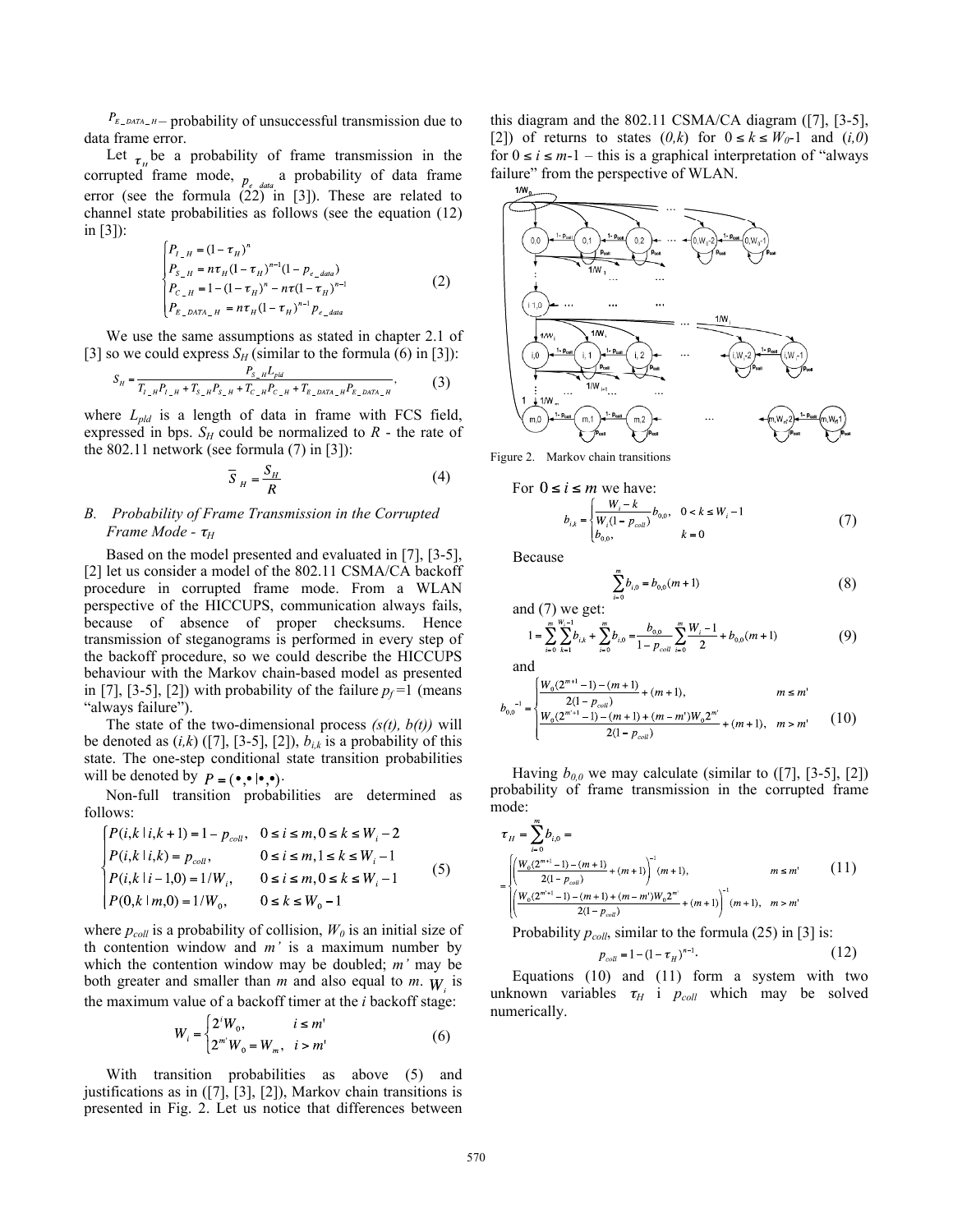## III. THE COST –  $\kappa$

According to the definition of the cost  $(K)$ , introduced in the first part of this paper, the cost is the difference between *S,* for frame error rate without the HICCUPS, and *S,* with frame error rate as a result of the HICCUPS in the corrupted frame mode. In other words  $\kappa$  is a decline of WLAN throughput grabbed by HICCUPS hidden channels.

Let us assume that the HICCUPS increases frame error rate by the constant value  $\Delta FER$  (Fig. 3) and frame error rate of the networks without the HICCUPS equals *FER'.* We could notice that  $0 \le \Delta FER \le 1 - FER'$ . So we could express the cost as:

$$
\kappa = S(FER) - S(FER' + \Delta FER) \tag{13}
$$

and normalized to *R*:

$$
\overline{\kappa} = \frac{\kappa}{R} \tag{14}
$$

The curves of the cost are based on *S(FER)* and they look almost linear [7], so for small values of  $\Delta FER$  we could use the following approximation formula (Fig. 4):

$$
\kappa \approx \frac{\Delta FER}{1 - FER} RPN_{\text{WLAN}}(FER) \tag{15}
$$



Figure 3. Interpretation of  $\triangle FER$ 



Figure 4. Graphical presentation of the cost  $(\kappa)$ 

| TABLE I. | NORMALIZED VALUES OF THE COST $\kappa$ (IN BRACKETS |
|----------|-----------------------------------------------------|
|          | EXPRESSED IN MBPS) – $N=5$ AND $L=1000$ BYTES       |

| <b>AFER</b><br><b>FER'</b> | 0.01   | 0.02   | 0.03   | 0.04   | 0.05   |
|----------------------------|--------|--------|--------|--------|--------|
| 0                          | 0.0048 | 0.0097 | 0.0145 | 0.0194 | 0.0242 |
|                            | (0.26) | (0.52) | (0.78) | (1.05) | (1.31) |
| 0.0769                     | 0.0049 | 0.0097 | 0.0146 | 0.0194 | 0.0243 |
|                            | (0.26) | (0.52) | (0.79) | (1.05) | (1.31) |
| 0.5507                     | 0.0047 | 0.0093 | 0.0140 | 0.0186 | 0.0233 |
|                            | (0.25) | (0.50) | (0.75) | (1.01) | (1.26) |

TABLE II. NORMALIZED VALUES OF THE COST **K** (IN BRACKETS EXPRESSED IN MBPS)  $-$  N=10 AND L=1000 BYTES

| <b>AFER</b><br>FER' | 0.01   | 0.02   | 0.03   | 0.04   | 0.05   |
|---------------------|--------|--------|--------|--------|--------|
| $\mathbf{0}$        | 0.0046 | 0.0092 | 0.0138 | 0.0184 | 0.0230 |
|                     | (0.25) | (0.50) | (0.75) | (1.00) | (1.24) |
| 0.0769              | 0.0046 | 0.0093 | 0.0139 | 0.0186 | 0.0232 |
|                     | (0.25) | (0.50) | (0.75) | (1.00) | (1.25) |
| 0.5507              | 0.0047 | 0.0095 | 0.0142 | 0.0190 | 0.0237 |
|                     | (0.26) | (0.51) | (0.77) | (1.02) | (1.28) |

In Tables I and II the values of the cost  $\kappa$  for  $n=5$  and *n*=10 are presented for IEEE 802.11g (ERP-OFDM) 54 Mbps  $-$  [4], [5]. These results, for L=1000 bytes, come from (15), and were calculated for  $FER \in \{0, 0.0769, 0.5507\}$ (that corresponds to three bit error rates:  $BER \in \{0, 10^{-5}, \dots\}$  $10^{-4}$ ). For these conditions five typical values of  $\Delta FER$  were taken into account (0.01; 0.02; 0.03; 0.04; 0.05).

#### IV. THE EFFICIENCY –  $\varepsilon$

According to the definition of the efficiency  $(\varepsilon)$ , as stated in the introduction, the efficiency is the  $S_H$  in conditions that result from physical channel (especially its BER) and amount of frames used by the HICCUPS in the corrupted frame mode. These conditions enable different view on frame error rate from the HICCUPS perspective: the proper frames for the HICCUPS are corrupted for WLAN, and of course the good ones for WLAN in the meaning of the HICCUPS are wrong. So we will use  $FER_H$  to emboss this difference, and define  $\varepsilon$  as follows:

$$
\varepsilon = S_H (FER_H) \tag{16}
$$

*SH*, evaluated in the first part of the paper, allows to calculate the upper boundary of HICCUPS throughput. In the normal use of the HICCUPS the corrupted frame mode occurs very rarely.

To estimate efficiency we might consider two scenarios. In the first scenario: all stations are in the corrupted frame mode only (the HICCUPS is always on): *S* in the function of FER equals 0 (because  $S(I)=0$ ), and  $S_H$  in the function of FER equals  $S_H(FER')$ . Because  $0 \le \Delta FER \le 1-FER'$ , *FER*=1-*FER'*. In the second scenario: the HICCUPS is off ( $\triangle FER=0$ ), only normal transmission is performed, so  $S<sub>H</sub>=0$ (because  $S_H(1)=0$ ), *S* equals  $S(FER')$ .

On the base of the two scenarios presented above we could estimate the hypothetic point of the HICCUPS operation for  $(FER \nightharpoonup AFER)$  as combination of the translation and the reflection (Fig. 5). The  $S_H$  curve is reflected and then translated in FER domain to keep *S(1)*=0